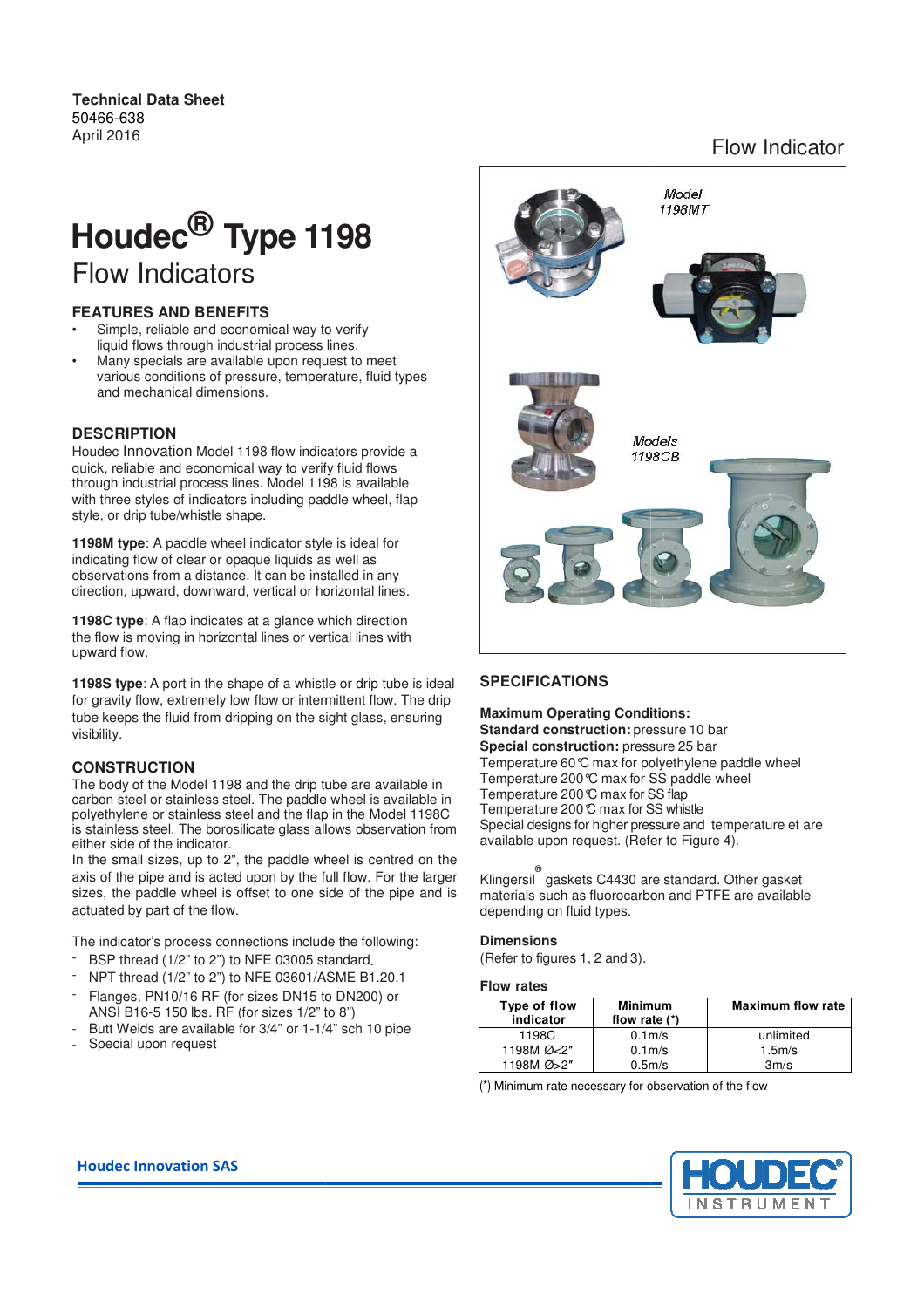#### **Technical Data Sheet** 50466-638 April 2016

# Flow Indicator



**Figure 1** Standard dimensions for models 1198MT, 1198CT and 1198ST



| DN   | ØΒ  | b  | $\Box$ or $\varnothing$ or F    | L   | DN              | ØΒ  | b    | $\Box$ or $\varnothing$ or F |     |
|------|-----|----|---------------------------------|-----|-----------------|-----|------|------------------------------|-----|
| 15   | 95  | 16 | $\square$ 72                    | 150 | $\frac{1}{2}$   | 89  | 11,1 | $\square$ 72                 | 150 |
| 20   | 105 | 18 | $\square$ 72                    | 150 | $\frac{3}{4}$ " | 98  | 12,7 | $\square$ 72                 | 150 |
| 25   | 115 | 18 | $\square$ 72                    | 150 | 1"              | 108 | 14,3 | $\square$ 72                 | 150 |
| 32   | 140 | 18 | $\square$ 72                    | 150 | $1\frac{1}{4}$  | 117 | 15,9 | $\square$ 72                 | 150 |
| 40   | 150 | 18 | $\square$ 72                    | 150 | $1\frac{1}{2}$  | 127 | 17,5 | $\square$ 72                 | 150 |
| 50   | 165 | 18 | $\square$ 72                    | 150 | 2"              | 152 | 19,0 | $\square$ 72                 | 150 |
| 65   | 185 | 18 | 95                              | 200 | $2\frac{1}{2}$  | 178 | 22,2 | 95                           | 200 |
| 80   | 200 | 20 | 95                              | 200 | 3"              | 190 | 23,8 | 95                           | 200 |
| 100  | 220 | 20 | 95                              | 250 | 4"              | 229 | 23,8 | 95                           | 250 |
| 125  | 250 | 22 | 115                             | 300 | 5"              | 254 | 23,8 | 115                          | 300 |
| 150  | 285 | 22 | 115                             | 300 | 6"              | 279 | 25,4 | 115                          | 300 |
| 200  | 340 | 24 | 115                             | 400 | 8"              | 343 | 28,6 | 115                          | 400 |
| $ -$ |     |    | $\overline{\phantom{a}}$<br>. . |     |                 |     |      |                              |     |

 $\overline{C}$  72

| DN              | ØD  | b    | $\Box$ or $\varnothing$ or F | L   |
|-----------------|-----|------|------------------------------|-----|
| $\frac{1}{2}$   | 89  | 11,1 | $\square$ 72                 | 150 |
| $\frac{3}{4}$ " | 98  | 12,7 | □ 72                         | 150 |
| 1"              | 108 | 14,3 | $\square$ 72                 | 150 |
| $1\frac{1}{4}$  | 117 | 15,9 | □ 72                         | 150 |
| $1\frac{1}{2}$  | 127 | 17,5 | $\square$ 72                 | 150 |
| 2"              | 152 | 19,0 | □ 72                         | 150 |
| $2\frac{1}{2}$  | 178 | 22,2 | 95                           | 200 |
| 3"              | 190 | 23,8 | 95                           | 200 |
| 4"              | 229 | 23,8 | 95                           | 250 |
| 5"              | 254 | 23,8 | 115                          | 300 |
| 6"              | 279 | 25,4 | 115                          | 300 |
| 8"              | 343 | 28,6 | 115                          | 400 |

**Figure 2** Standard dimensions for models 1198MB, 1198CB and 1198SB



**Figure 3** Standard dimensions for models 1198MBW, 1198CBW and 1198SBW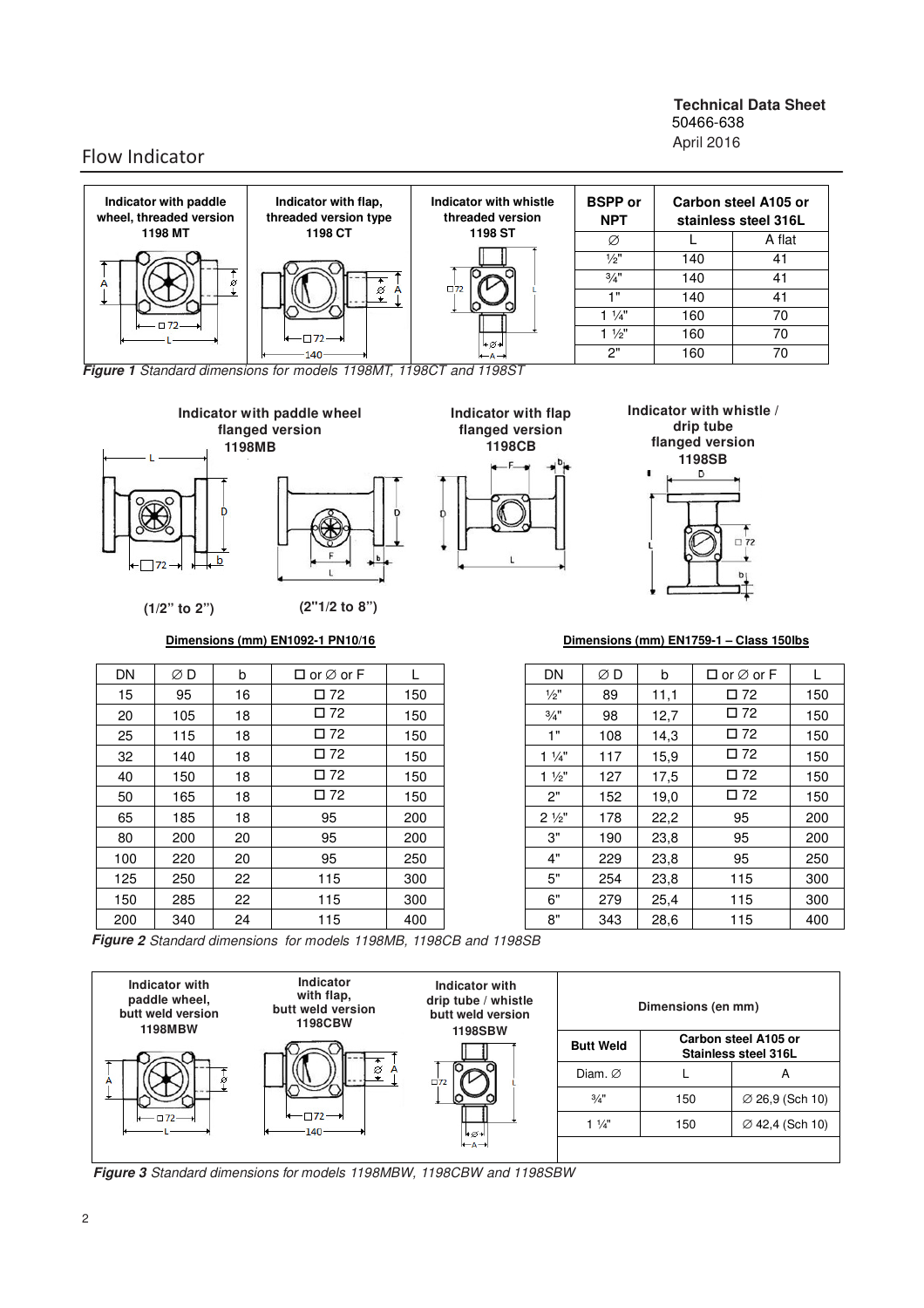### **Ordering information Model 1198**

| <u>TYPE</u> | Code                               |                                                                                                     |                                                    |
|-------------|------------------------------------|-----------------------------------------------------------------------------------------------------|----------------------------------------------------|
| 1198ST      | C10                                | Whistle indicator: Threaded - Vertical pipes with downward flow<br>Carbon steel                     | BS PP-F                                            |
|             | C <sub>11</sub>                    | Carbon steel                                                                                        | NPT-F                                              |
|             | C50                                | Stainless steel                                                                                     | BS PP-F                                            |
|             | C51                                | Stainless steel                                                                                     | NPT-F                                              |
| 1198SB      |                                    | Whistle indicator: Flanged - Vertical pipes with downward flow                                      |                                                    |
|             | C <sub>12</sub>                    | Carbon steel                                                                                        | PN10/16 FS                                         |
|             | C13<br>C <sub>52</sub>             | Carbon steel<br>Stainless steel                                                                     | <b>PN20/ANSI 150 RF</b><br>PN10/16 FS              |
|             |                                    |                                                                                                     |                                                    |
|             | C <sub>53</sub>                    | Stainless steel                                                                                     | PN20/ANSI 150 RF                                   |
| 1198SBW     | C <sub>14</sub>                    | Whistle indicator: Butt Weld - Vertical pipes with downward flow<br>Carbon steel                    | PN10/16 FS                                         |
|             | C54                                | Stainless steel                                                                                     | PN10/16 FS                                         |
| 1198CT      |                                    | Flap indicator: Threaded - Horizontal pipes or upward flow                                          |                                                    |
|             | C <sub>15</sub>                    | Carbon steel, stainless steel flap                                                                  | <b>BSPPF</b>                                       |
|             | C16                                | Carbon steel, stainless steel flap                                                                  | NPT-F                                              |
|             | C55                                | Stainless steel, Stainless steel flap                                                               | BS PP-F                                            |
|             | C56                                | Stainless steel, Stainless steel flap                                                               | NPT-F                                              |
| 1198CB      |                                    | Flap indicator: Flanged - Horizontal pipes or upward flow                                           |                                                    |
|             | C17                                | Carbon steel, stainless steel flap                                                                  | PN10/16 FS                                         |
|             | C18                                | Carbon steel, stainless steel flap                                                                  | <b>PN20 ANSI 150 RF</b>                            |
|             | C57                                | Stainless steel, stainless steel flap                                                               | PN10/16 FS                                         |
|             | C58                                | Stainless steel, stainless steel flap                                                               | <b>PN20 ANSI 150 RF</b>                            |
| 1198CBW     |                                    | Flap indicator: Butt Weld - Horizontal pipes or upward flow                                         |                                                    |
|             | C <sub>19</sub>                    | Carbon steel, stainless steel flap                                                                  | PN10/16 FS                                         |
|             | C <sub>59</sub>                    | Stainless steel, stainless steel flap                                                               | PN10/16 FS                                         |
| 1 198 MT    |                                    | Paddle wheel indicator: Threaded -Horizontal or vertical pipes                                      |                                                    |
|             | C <sub>20</sub><br>C <sub>21</sub> | Carbon steel, polyethylene paddle wheel<br>Carbon steel, stainless steel paddle wheel               | <b>BSPP-F</b><br><b>BSPPF</b>                      |
|             | C <sub>22</sub>                    | Carbon steel, polyethylene paddle wheel                                                             | NPT-F                                              |
|             | C <sub>23</sub>                    | Carbon steel, stainless steel paddle wheel                                                          | NPT-F                                              |
|             | C60                                | Stainless steel, polyethylene paddle wheel                                                          | BS PP-F                                            |
|             | C61                                | Stainless steel, stainless steel paddle wheel                                                       | BS PP-F                                            |
|             | C62                                | Stainless steel, polyethylene paddle wheel                                                          | NPT-F                                              |
|             | C63                                | Stainless steel, stainless steel paddle wheel                                                       | NPT-F                                              |
| 1198MB      |                                    | Paddle wheel indicator: Flanged - Horizontal or vertical pipes                                      |                                                    |
|             | C <sub>24</sub>                    | Carbon steel, moulinet polyéthylène                                                                 | PN10/16 FS                                         |
|             | C <sub>25</sub>                    | Carbon steel, moulinet ino PN10/16 FS                                                               |                                                    |
|             | C <sub>26</sub><br>C <sub>27</sub> | Carbon steel, moulinet polyéthylèn<br>Carbon steel, moulinet Stainless steel                        | <b>PN20 ANSI 150 RF</b><br><b>PN20 ANSI 150 RF</b> |
|             | C64                                | Stainless steel, moulinet polyéthylène                                                              | PN 10/16 FS                                        |
|             | C65                                | Stainless steel, moulinet Stainless steel                                                           | PN10/16 FS                                         |
|             | C66                                | Stainless steel, moulinet piolyéthylène                                                             | <b>PN20 ANSI 150 RF</b>                            |
|             | C67                                | Stainless steel, moulinet Stainless steel                                                           | <b>PN20 ANSI 150 RF</b>                            |
| 1198MBW     |                                    | Paddle wheel indicator: Flanged - Horizontal or vertical pipes                                      |                                                    |
|             | C <sub>28</sub>                    | Carbon steel, moulinet polyethylene                                                                 | PN10/16 FS                                         |
|             | C <sub>29</sub>                    | Carbon steel, moulinet Stainless steel                                                              | PN10/16 FS                                         |
|             | C68                                | Stainless steel, moulinet polyéthylène                                                              | PN10/16 FS                                         |
|             | C69                                | Stainless steel, moulinet Stainless steel                                                           | PN10/16 FS                                         |
|             |                                    |                                                                                                     |                                                    |
|             |                                    | Code - Sight flanges                                                                                |                                                    |
|             |                                    | Standard on all models: Aluminium sight flanges                                                     |                                                    |
|             |                                    | Epoxy primer+ zinc steel bolts                                                                      |                                                    |
|             |                                    |                                                                                                     |                                                    |
|             |                                    | Z11<br>Carbon steel+ Epoxy primer + zinc steel bolts<br>Z12<br>Stainless steel (ss body + ss bolts) |                                                    |
|             |                                    |                                                                                                     |                                                    |
|             |                                    | Code - Options / Documentation                                                                      |                                                    |
|             |                                    | Z9<br>Peint + Epoxy finish (carbon steel)                                                           |                                                    |
|             |                                    |                                                                                                     |                                                    |
|             |                                    |                                                                                                     |                                                    |
|             |                                    | D0 - 3 . 1 material certificate (body)                                                              |                                                    |
|             |                                    | D <sub>2</sub> – Welding file                                                                       |                                                    |
|             |                                    | $DX - To specify$                                                                                   |                                                    |
|             |                                    | D11 - Documentation on CD Rom                                                                       |                                                    |
|             |                                    | $D12 - G/A$ drawing for approval of final                                                           |                                                    |
|             |                                    | D13 - Pressure test cert. + conformity cert.                                                        |                                                    |
|             |                                    |                                                                                                     |                                                    |

**1198MT-2''-C22-Z9-Z11**

# Flow Indicator

| <b>Available Spare Parts</b>                                                                                                                                                                                                                                                                          | <b>Available Spare Parts</b>                                                                                                                                                                                                                                                                                                                                                                                            |
|-------------------------------------------------------------------------------------------------------------------------------------------------------------------------------------------------------------------------------------------------------------------------------------------------------|-------------------------------------------------------------------------------------------------------------------------------------------------------------------------------------------------------------------------------------------------------------------------------------------------------------------------------------------------------------------------------------------------------------------------|
| for Flap or Whistle<br>- 2 VTS glasses<br>- Painted Aluminium<br>Sight Flange<br>- Carbon Steel Sight Flange<br>- Stainless Steel Sight<br>Flange<br>- Klingersil gaskets (4)<br>- Fluorocarbon gaskets<br>$(2$ Kling + 2 Fluor.)<br>- Set of gaskets - PTFE or<br>Viton (2 Kling+2 PTFE or<br>Viton) | for Paddle Wheel<br>- Stainless Steel Paddle Wheel<br>- Polyethylene Paddle Wheel<br>- 2 VTS glasses<br>- 2 drilled Pyrex glasses (only for<br>old C1 construction)<br>- Painted Aluminium Sight Flange<br>- Carbon Steel Sight Flange<br>- Stainless Steel Sight Flange<br>- Klingersil gaskets (4)<br>- Fluorocarbon gaskets<br>(2 Kling + 2 Fluor.)<br>- Set of gaskets - PTFE or Viton<br>(2 Kling+2 PTFE or Viton) |
|                                                                                                                                                                                                                                                                                                       | - Set of cross bars for<br>ball bearings<br>- Set of cross bars for<br>paddle wheel<br>- Ball bearing (unit)                                                                                                                                                                                                                                                                                                            |
|                                                                                                                                                                                                                                                                                                       |                                                                                                                                                                                                                                                                                                                                                                                                                         |
|                                                                                                                                                                                                                                                                                                       |                                                                                                                                                                                                                                                                                                                                                                                                                         |
| <b>Available nominal connection diameters</b><br>Nominal<br><b>Diameter</b>                                                                                                                                                                                                                           | Nominal<br><b>Diameter</b>                                                                                                                                                                                                                                                                                                                                                                                              |
| <b>ISO</b>                                                                                                                                                                                                                                                                                            | <b>ANSI</b>                                                                                                                                                                                                                                                                                                                                                                                                             |
| 15                                                                                                                                                                                                                                                                                                    | 1/2"                                                                                                                                                                                                                                                                                                                                                                                                                    |
| 20                                                                                                                                                                                                                                                                                                    | 3/4"                                                                                                                                                                                                                                                                                                                                                                                                                    |
| 25                                                                                                                                                                                                                                                                                                    | $1^{\overline{0}}$                                                                                                                                                                                                                                                                                                                                                                                                      |
| 32                                                                                                                                                                                                                                                                                                    | 1"1/4                                                                                                                                                                                                                                                                                                                                                                                                                   |
| 40                                                                                                                                                                                                                                                                                                    | 1"1/2                                                                                                                                                                                                                                                                                                                                                                                                                   |
|                                                                                                                                                                                                                                                                                                       | 2"                                                                                                                                                                                                                                                                                                                                                                                                                      |
| 50                                                                                                                                                                                                                                                                                                    | 2"1/2                                                                                                                                                                                                                                                                                                                                                                                                                   |
| 65<br>80                                                                                                                                                                                                                                                                                              | $3^{\circ}$                                                                                                                                                                                                                                                                                                                                                                                                             |
|                                                                                                                                                                                                                                                                                                       |                                                                                                                                                                                                                                                                                                                                                                                                                         |
| 100                                                                                                                                                                                                                                                                                                   | 4"                                                                                                                                                                                                                                                                                                                                                                                                                      |
| 125<br>150                                                                                                                                                                                                                                                                                            | 5"<br>6"                                                                                                                                                                                                                                                                                                                                                                                                                |